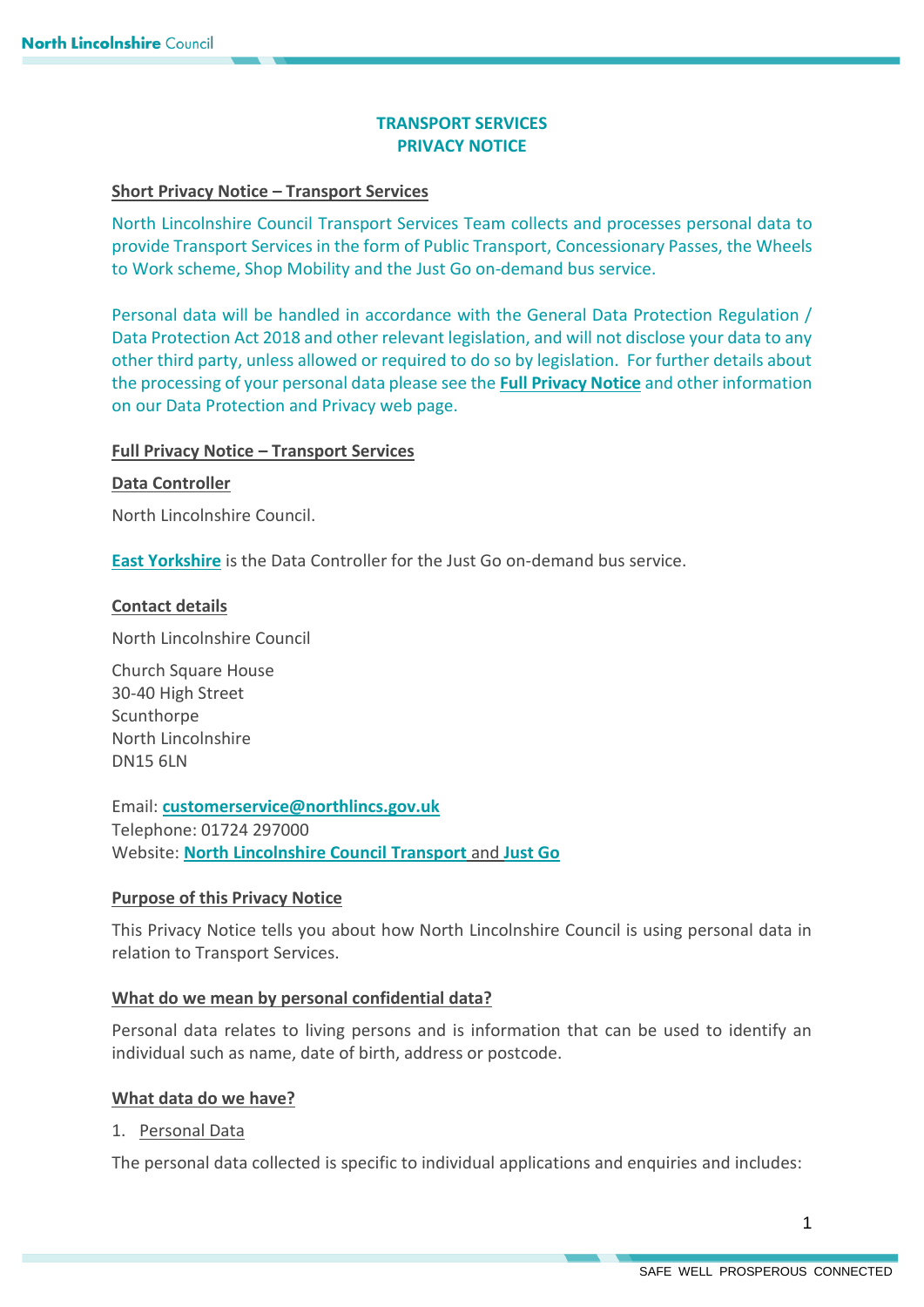- Personal details.
- **Contact details.**
- Age to determine eligibility.
- Family, lifestyle, education, financial and/or employment details where necessary, to process an application.
- Visual images for transport passes.
- Licences and permits held where necessary to process an application.

The following special category personal data is collected specific to individual applications and enquiries:

Physical and/or mental health details where necessary to determine eligibility.

# **What do we do with the data we have?**

We use the data to process applications for and administer the delivery of Public Transport, Concessionary Passes, the Wheels to Work scheme, Shop Mobility and the Just Go on-demand bus service.

# **Who do we share your data with?**

We may where necessary to deliver the service or where there is a lawful basis under Data Protection legislation share personal information with organisations, including:

- Business Owners.
- Ombudsman and Regulatory Bodies.
- Central Government Departments.
- National Fraud Initiative.
- Law Enforcement Agencies and Bodies.
- Courts Hearings and Tribunals.
- Legal Representatives.
- Council Services.
- Other Local Authorities.
- Partner Agencies, and

# **How do we get your personal data and why do we have it?**

We collect personal data when someone applies for a Transport Service or through other established processes linked to the provision of Transport Services.

The lawful bases we are relying on to process personal data are:

- (a) Public Interest or in the exercise of official authority Article  $6(1)(e)$ This is set out in legislation including the Transport Act 2000 and the Concessionary Bus Travel Act 2007
- (b) For the performance of a contract Article  $6(1)(b)$ .

The lawful bases we are relying on to process special category personal data are:

(a) Substantial Public Interest – Article  $9(2)(g)$ .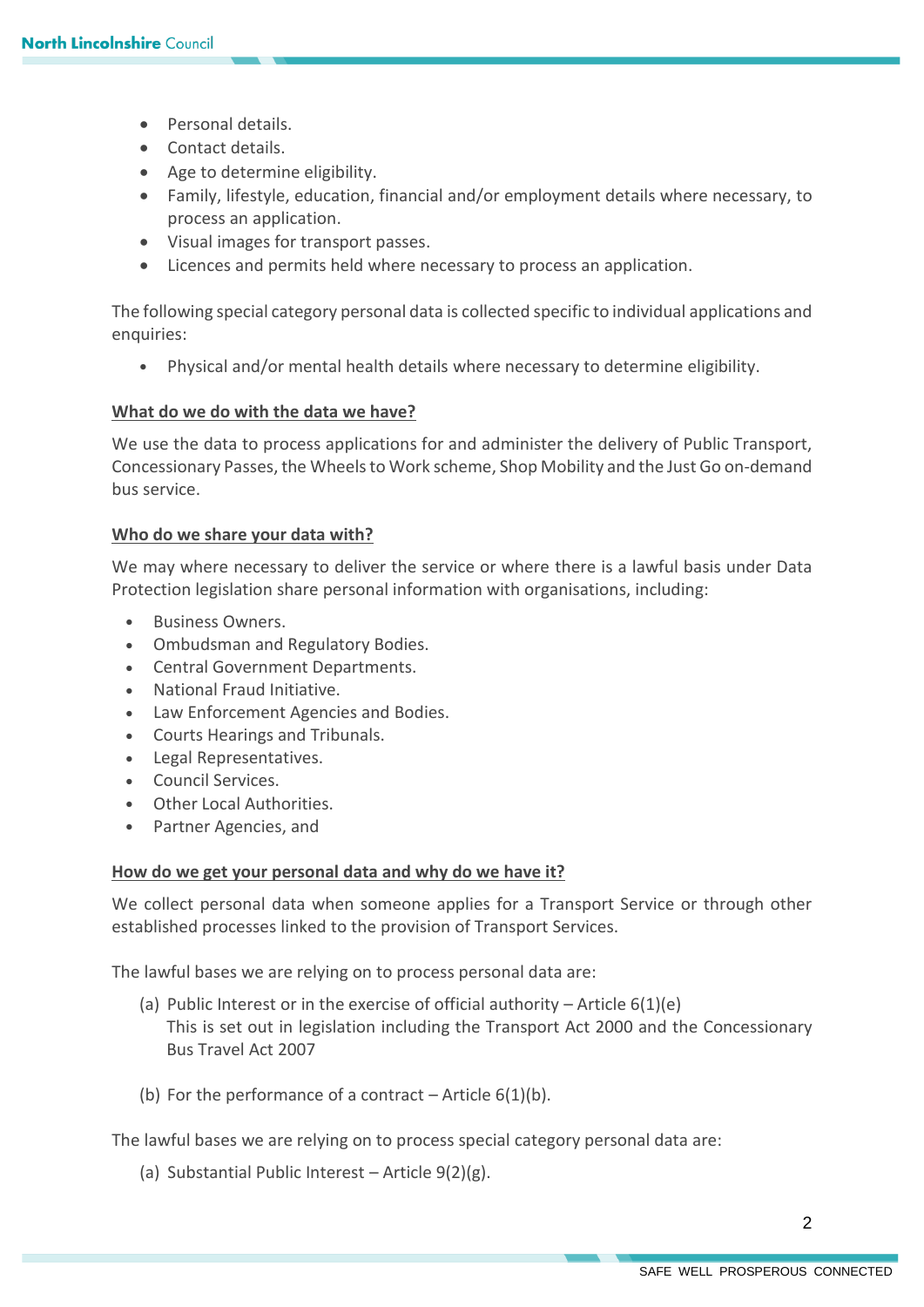(b) Explicit Consent – Article 9(2)(a).

Please note that we will not process your personal data for a purpose that is incompatible with the reason it was collected for unless this is allowed or required under Data Protection legislation.

### **Can I withdraw my consent?**

Yes, where the personal data has been collected and processed on the basis of consent.

#### **How do we store your information and for how long?**

Our employees have contractual obligations of confidentiality, enforceable through disciplinary procedures and receive appropriate training on confidentiality and other aspects of Information Governance.

We take organisational and technical measures to ensure the information we hold is secure – such as using secure locations, restricting access to authorised personnel and protecting personal and confidential information held electronically. We only exchange personal confidential information using secure methods, such as encrypted email.

Your personal data is retained in accordance with national guidance and our legal obligations. In this instance we will generally retain your personal data for 6 years from the creation of the record, but this may be extended or shortened to reflect statutory or business requirements. The personal data may be anonymised and kept for a longer period for statistical purposes.

# **Your Data Protection Rights**

Under Data Protection law, you have rights including:

- **Your right of access -** to ask us for copies of your personal information.
- **Your right to rectification -** to ask us to rectify information you think is inaccurate. You also have the right to ask us to complete information you think is incomplete.
- **Your right to erasure -** to ask us to erase your personal information in certain circumstances.
- **Your right to restriction of processing -** to ask us to restrict the processing of your information in certain circumstances.
- **Your right to object to processing -** to object to the processing of your personal data in certain circumstances.
- **Your right to data portability -** to ask that we transfer the information you gave us to another organisation, or to you, in certain circumstances.

You are not required to pay any charge for exercising your rights. If you make a request, we have one month to respond to you.